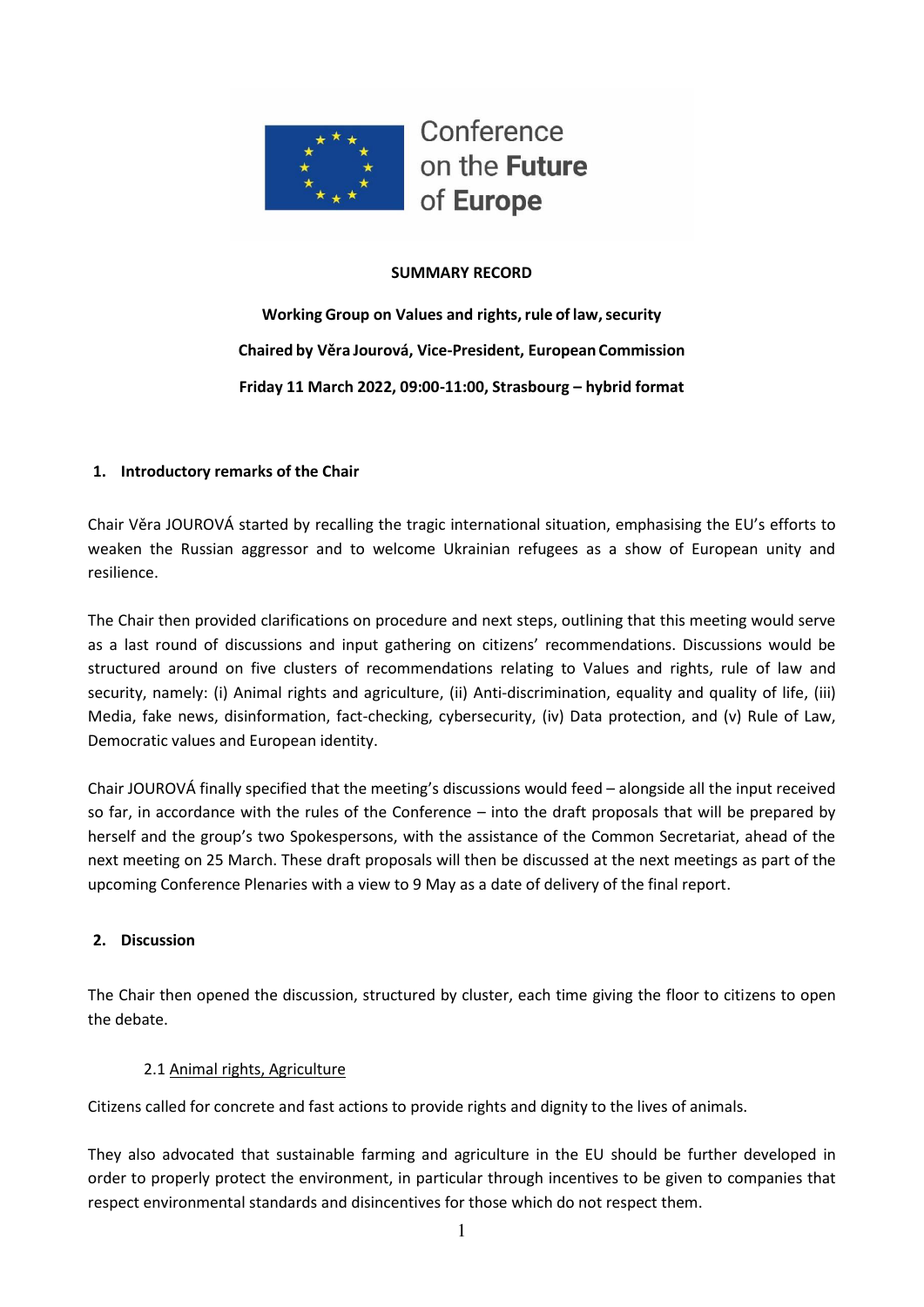Trade relations with third countries were also mentioned; according to citizens, these should be consistent with the measures and standards applying inside the EU. Therefore, priority should be given to imports of products from third countries that are aligned with our environmental policies.

## 2.2 Anti-discrimination, Equality and Quality of life

The Chair observed that some overlaps exist under this cluster with the WG on Social Affairs and these would have to be fine-tuned at a later stage.

On substance, it was recommended that the EU should develop an anti-discriminatory policy in the job market, especially for young people and the elderly, and that subsidies and tax breaks should be awarded to companies that comply with this policy. It was also pointed out that trade unions should be involved in ensuring that companies respect these rules in the work place, and that qualifications and trainings should be provided on this matter.

Some participants also called for introducing EU legislation providing subsidies for young people to become independent and emancipated, as well as a job period guarantee. They also called for giving benefits to companies that guarantee a good work-life balance.

A number of participants expressed their wish to broaden the notion of rule of law in introducing social rights matters, in order to ensure that social rights are above economic rights. The issue of protecting vulnerable citizens should be at the heart of the rule of law and European values.

The lack of implementation of existing rules related to anti-discrimination was also brought up, with some participants emphasizing that such rules are already set out in the Treaty and especially in the Charter of Fundamental Rights. Some called to prevent opt-outs requested by individual Member State regarding the provisions of the Charter.

Finally, the need for a full implementation of the Istanbul Convention was raised by a couple of speakers.

# 2.3 Media, Fake news, Disinformation, Fact-checking, Cybersecurity

Chair JOUROVÁ pointed out some overlaps in this cluster with the Working Group on Digital transformation.

According to many participants, citizens need independent, objective and balanced media to combat disinformation, especially in the context of the war in Ukraine, which is also an information war. To achieve this, several participants advocated in favour of minimum EU-wide standards on media independence, as well as the promotion of media pluralism and the prevention of monopolies in the media sector.

Many speakers also called for a system of fact-checking and verification of the information, which should be put on an online platform accessible to all. Such a platform could be run either by an EU Institution or a private company commissioned for that. Moreover, the role of civil society organisations in debunking manipulations of the information was recognized and should be reinforced; the issue of the monetarization of disinformation needs to be tackled urgently. Another widely raised element was the need to develop education on media, civic education and the history of the EU in schools.